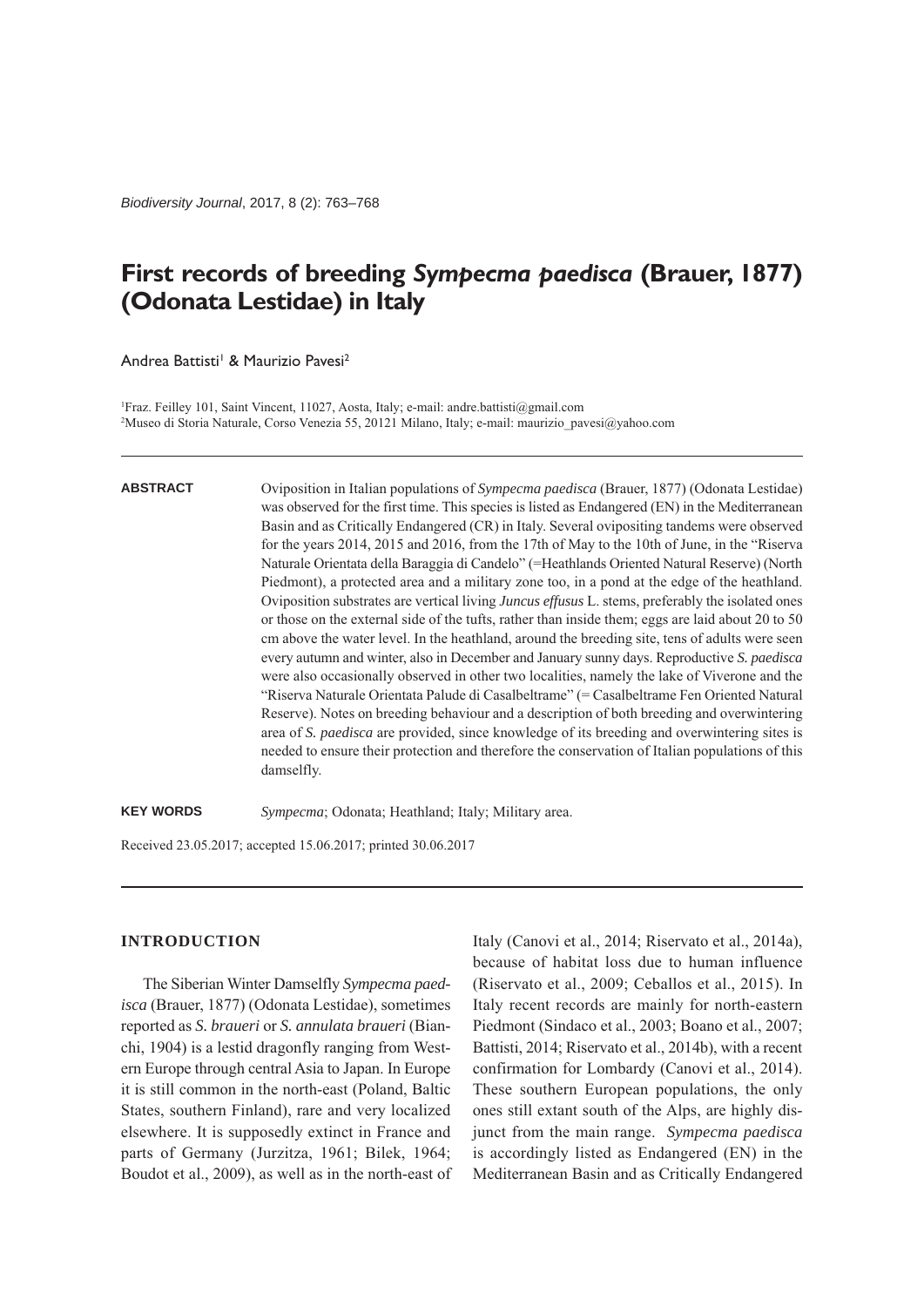(CR) in Italy (Riservato, 2009, 2014b). It is also included in Annex IV of the Habitat Directive 92/43/CEE.

Despite of being *S. paedisca* in Piedmont regularly occurring in several sites, until recent years no reproductive biotope was actually known (Riservato et al., 2014a).

Below is reported the first record of breeding *S. paedisca* in Italy.

#### **RESULTS AND DISCUSSION**

A potentially suitable site in Piedmont (NW Italy), namely the SCI IT1130003 "Baraggia di Candelo", within the "Riserva Naturale Orientata delle Baragge" (= Heathlands Oriented Natural Reserve) (RNOB), was investigated. The RNOB is a natural reserve and a military area too. It is a plateau of about 1600 ha, characterized by moorland open areas surrounded by oak forests, inside a traditional agricultural landscape matrix. The SCI IT1130003 "Baraggia di Candelo" is included in the "Natura 2000" network, because of the presence of some European priority habitats, such as: "European dry heaths", "*Molinia* meadows (*Molinion caeruleae*)"

and "Depressions on peat substrates of the *Rhynchosporion*"(Sindaco et al., 2003). Here a large population of *S. paedisca* occurs, with tens of adults seen from September up to the following spring. Adults overwinter inside the heathland and the *Molinia* grassland and are active also in December and January sunny days (Battisti, 2014; Battisti & Soldato, 2014). Tens of waterbodies are scattered through the heathland, ranging from fairly large permanent ponds to smallest temporary bogs; some of them are man-made, to ensure cattle watering. Researches particularly focused on a permanent, spring-fed pond at the very edge of the heathland, close to the cultivated area (Fig. 1). It is located about 12 km southeast of Biella, 240 m a.s.l., not far from the village of Villanova Biellese. It is partly bordered by more or less dense *Juncus* formations, with a sector of reed belt along the shore with deeper water. The side with shallower water is surrounded by bare soil or very short grass, because of the use of the pond for grazing and watering by cattle. The site is outside the Natura2000 SCI, yet it is included in the RNOB and close to the boundary of the military area.

On 1.VI.2014, several  $(> 20)$  ovipositing tandems (Fig. 4), as well as very few copulae, were



Figure 1. Occurrence of *Sympecma paedisca* in Italy and in adjacent areas, after Dijkstra (2006), changed according to Riservato et al. (2014) and personal observations for Italy and according to Boudot & Kalkman (2015) and to Siesa (2017) for adjacent states.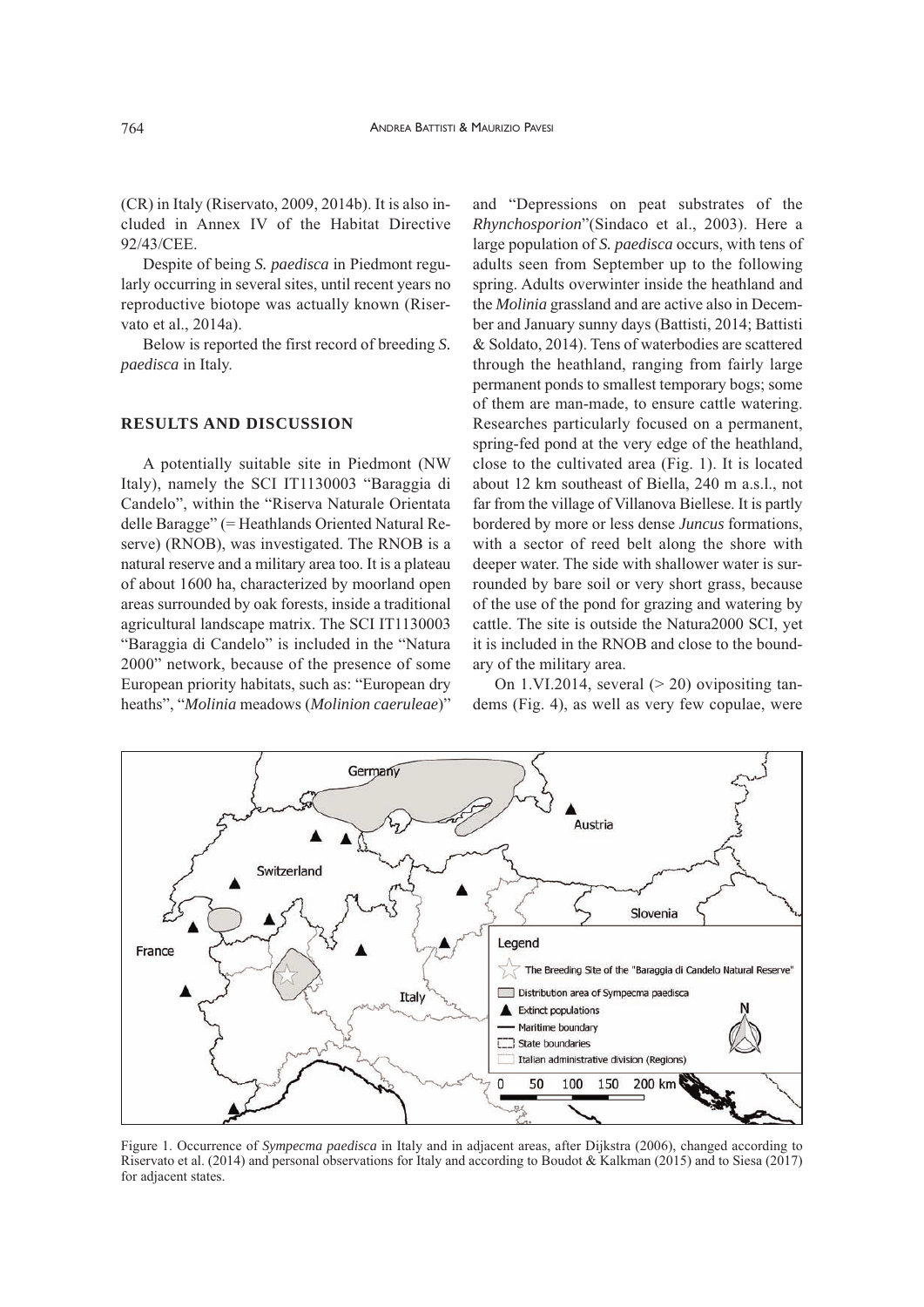

Figures 1–3. SCI "Baraggia di Candelo", Riserva Naturale Orientata delle Baragge (= Heathlands Oriented Natural Reserve) (Biella, NW Italy). Fig. 1: the monitored pond, breeding biotope of *Sympecma paedisca* (by M. Pavesi). Fig. 2: *Juncus effusus* L. tuft, oviposition site (by A. Battisti). Fig. 3: *Molinia* meadow, maturation and overwintering biotope; in the foreground a small temporary bog (by A. Battisti).

observed; decreasing numbers of ovipositing tandems (up to 3) were noticed until 7.VI.2014. Observations were repeated on 17-18.V.2015, 28.V.2016 and 10.VI.2016, with smaller numbers of tandems (< 10 each time) and a unique unaccompanied ovipositing female. The oviposition substrates are, almost always, living *Juncus effusus* L. stems (Fig. 2), where the eggs are laid about 20–50 cm above the water level (Fig. 3). Only one tandem was seen ovipositing, or at least attempting to do so, in a dead standing stem. Oviposition seems to take place preferably on isolated stems of *Juncus* or on the external ones of the tufts, rather than inside them. Despite of repeated visits in the weeks following each oviposition record, no emerging adults, exuviae or larvae could ever be noticed.

In Italy, at present, this is the only site, at least in recent times, where *S. paedisca* breeding was

regularly observed over more years. We report two further recent records of ovipositing *S. paedisca*. One unaccompanied female was photographed when laying eggs in a stem, most likely of *Carex* or *Phragmites*, at the Lake of Viverone (Azeglio, Province of Turin) on 24.V.2015 (post by Gianni Cattin, "willy98", on Forum Natura Mediterraneo: http://www.naturamediterraneo.com/forum/topic.as p?TOPIC\_ID=252132, determination by MP, "gomphus"). This site is included in the Natura2000 network as SCI/SPA IT1110020 "Lago di Viverone", and is located about 15 km from the breeding site of the RNOB. Here the species is not common; there are only few records of non-breeding adults before 2000 (Riservato et al., 2014a), and some recent records (R. Sindaco pers. comm.).

E. Subrero (pers. comm.) observed few tandems at the "Riserva Naturale Orientata Palude di Casal-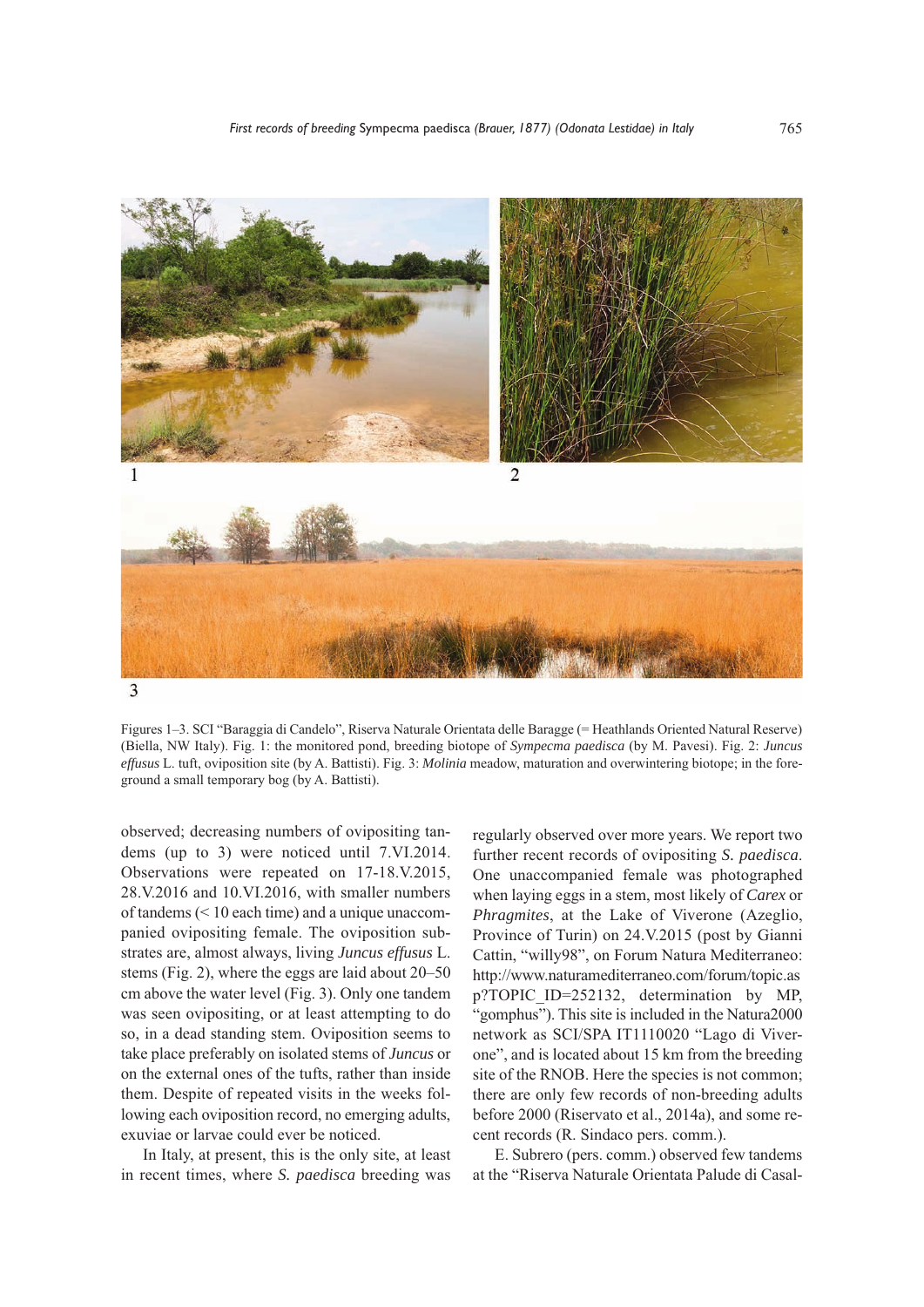

Figures 4, 5. Oviposition of *Sympecma paedisca*. Fig. 4: ovipositing tandem (by A. Battisti). Fig. 5: detail of oviposition, showing ovipositor blade piercing the stem, at the end of a row of previous oviposition holes (by M. Pavesi).

beltrame" (= Casalbeltrame Fen Oriented Natural Reserve) (Province of Novara) on 7.V.2013, as well as very few copulae and one ovipositing tandem, laying eggs into living stems of unspecified aquatic plants, on 11.VI.2014. This site is included in the Natura2000 network as SCI IT1150003 "Palude di Casalbeltrame" and is located about 30 km from the breeding site of the RNOB.

During a research in the Netherlands, marked individuals of *S. paedisca* were observed 40 km away from the breeding sites (Ruiter at al., 2007). It is possible that dispersal of vagrant individuals outside the regular breeding area may occasionally result in oviposition in more or less unsuitable biotopes, with possible temporary breeding sites, yet without any permanently established populations. We therefore wait for further records, before con-

firming the other two sites as permanent breeding ones. Conversely, the high winter presence of adults throughout the heathland of the RNOB, the presence of several breeding individuals (copulae and ovipositing tandems) for three consecutive years and the variety of potentially suitable habitats, such as ponds and moorlands, most of them not yet adequately investigated, argue for being this place of greatest importance as both a breeding and an overwintering area.

Ruiter et al. (2007) hypothesize that *S. paedisca* can move many kilometres from the breeding sites to the wintering ones, selecting heathlands to overwinter; we can add *Molinia* meadows (Fig. 3) and other types of high grass meadows as overwintering areas too, regardless of the presence of water in the winter time. On the other hand, some observations (Canovi et al., 2014) suggest that, as for studied populations, vagility in *S. paedisca* may be by far lesser than in the congeneric and syntopic *S. fusca* (Vander Linden, 1820). Mark/recapture programs will be needed to solve the question.

Reproductive behaviour of *S. paedisca*, from our observations, seems to differ from that of *S. fusca*. The latter is reported to mate and oviposit early in spring, already in March, and to lay eggs in floating debris at the water surface. All tandems of *S. paedisca*, as well as the very few unaccompanied females, were seen to lay eggs into vertical, all but one living, stems, well over water surface. Moreover, recorded oviposition time is distinctly later. On 25.IV.2009, 29.III.2014, 20.III.2015, 27.III.2015 and 25.IV.2015, within 6 km of the studied pond, several *S. paedisca* were found, yet no sign of reproductive behaviour was noticed at, or close to, the small waterbodies here existing. On 29.IV.2017, at the same pond, 2 males were seen at the water edge, 2 males and 3 females in the close surroundings, again with no sign of reproductive behaviour. All the latter males, and those observed on 25.IV.2009, were seemingly not fully mature, having only a small area on the top of the eyes turned blue, instead of the whole dorsal face. The earlier observation of oviposition at the Baraggia di Candelo is on 17.V, the later on 10.VI (at Casalbeltrame on 11.VI). It is to be stressed that no emerging adults, exuviae or larvae were noticed in the weeks following each oviposition record, possibly because of a wrong estimation of life cycle time. Only one fresh, recently emerged individual was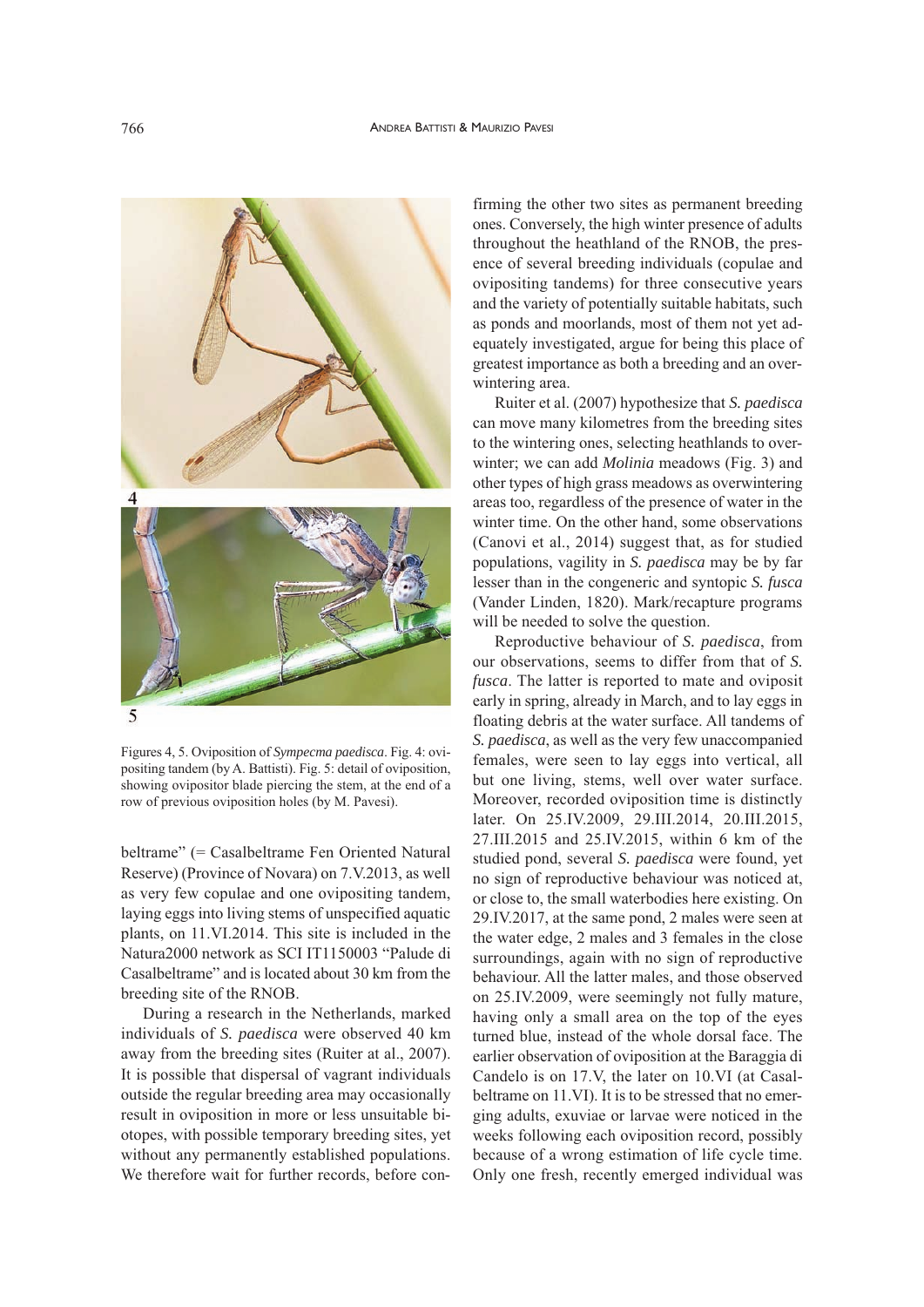recorded on 16.VIII.2012. The first maturating adults, in heathland and *Molinia* meadows, were noticed already away from water at the end of August.

*Sympecma paedisca* oviposition in vertical substrates is also reported for eastern Kazakistan (Reinhardt & Gerighausen, 2001). Manger (2007) conversely observed in the Netherlands oviposition in floating debris, starting from 14.IV; the same author also states he could observe at the same site no ovipositing tandems nor mating pairs of the cooccurring *S. fusca*, despite the presence of mature individuals, thus seeming to confirm a non-synchronous oviposition of the two species.

NW Italian population of *S. paedisca* is the only one still extant south of the Alps and of the parallel 45°48'N. Information on breeding behaviour and a description of a both breeding and overwintering area of *S. paedisca* herewith provided are a first step towards a better knowledge of its ecological requirements and life cycle, as well as a more extensive detection of breeding and overwintering sites, in order to ensure adequate protection, all of them essential for the conservation of this southern population. We suppose that several other reproductive sites, besides those above described, may exist in NW Italy, and that lack of information may be largely due to a wrong estimation of the oviposition period, this resulting in surveys carried out in inappropriate periods. Future investigations throughout the known Italian range will hopefully fill the gaps.

#### **ACKNOWLEDGEMENTS**

The authors wish to thank Erica Subrero (Università del Piemonte Orientale, Alessandria, Italy) for communication of unpublished observations on *S. paedisca* reproductive behaviour, Roberto Sindaco (IPLA, Turin, Italy) for communication of unpublished data and for useful suggestions, and Giovanni Soldato (LIPU Turin, Italy) who cooperated to collect some data at the RNOB.

### **REFERENCES**

Battisti A., 2014. New records of *Sympecma paedisca* (Brauer, 1882) (Odonata, Zygoptera) for the S.C.I. Baraggia di Candelo, Biella (BI). Rivista Piemontese Storia Naturale, 35: 93–98.

- Battisti A. & Soldato G., 2014. Update about *Sympecma paedisca* (Brauer, 1882) (Odonata, Zygoptera) into the S.C.I. "Baraggia di Candelo-IT11330003", Biella (BI). Poster at the VII National Meeting "Le libellule in Italia" (The Dragonflies in Italy), 5–6 April, Morgex (AO - Italy).
- Bilek A., 1964. Beobachtungen über Odonaten in Südfrankreich mit besonderer Berücksichtigung der Färbungsstadien von *Anax parthenope* Sélys. Nachrichtenblatt der Bayerischen Entomologen, 13: 59– 64.
- Boano G., Sindaco R., Riservato E., Fasano S. & Barbero R., 2007. Atlante degli Odonati del Piemonte e della Valle d'Aosta. Associazione Naturalistica Piemontese. Memorie, VI: 160 pp.
- Boudot J.P. & Kalkman V.J. (Eds.) 2015. Atlas of the european dragonflies and damselflies. KNNV publishing, the Netherlands. ISBN:978 90 5011 4806
- Boudot J.P., Kalkman V.J., Amorin A., Bogdanović T., Cordero R.A., Degabriele G., Dommanget J.L., Ferreira S., Garrigós B., Jović M., Kotarac M., Lopau W., Marinov M., Mihoković N., Riservato E., Samraoui B. & Schneider W., 2009. Atlas of the Odonata of the Mediterranean and North Africa. Libellula, 9  $(S): 1–256.$
- Canovi N., Gheza G., Pavesi M. & Villa D., 2014. Un nuovo importante sito di *Sympecma paedisca* (Brauer, 1877) (Odonata: Zygoptera: Lestidae) in Lombardia (Italia Settentrionale). Il Naturalista Valtellinese, 25: 5–14.
- Ceballos G., Ehlrich P.R., Barnosky A.D., Garcia A., Pringle R.M. & Palmer T.R., 2015. Accelerated modern human-induced species losses: entering the sixth mass extinction. Science Advances, 1: e1400253. http://advances.sciencemag.org/.
- Dijkstra K.-D.B. (Ed.) 2006. Field Guide to the Dragonflies od Britain and Europe. British Wildlife Publishing, Gillingham, 320 pp.
- Jurzitza G., 1961. *Sympecma paedisca* Brauer in Frenkreich (Odonata). Nachrichtenblatt der Bayerischen Entomologen, 10: 103–104.
- Manger R., 2007. Noordse winterjuffer (*Sympecma paedisca*) en Bruine winterjuffer (*Sympecma fusca*) in zelfde voortplantingswater [Both *Sympecma paedisca* and *Sympecma fusca* in the same breeding habitat]. Brachytron, 11: 83-86.
- Reinhardt K. & Gerighausen U., 2001. Oviposition site preference and egg parasitism in *Sympecma paedisca* (Odonata: Lestidae). International Journal of Odonatology, 4: 221–230.
- Riservato E., 2009. Atlante delle libellule della provincia di Novara. Provincia di Novara, 180 pp.
- Riservato E., Boudot J.P., Ferreira S., Vincent M.J., Kalkman J., Schneider W., Samraoui B. & Cuttelod A., 2009. The Status and Distribution of Dragonflies of the Mediterranean Basin. Gland, Switzerland and Malaga, Spain: IUCN. vii + 33 pp.